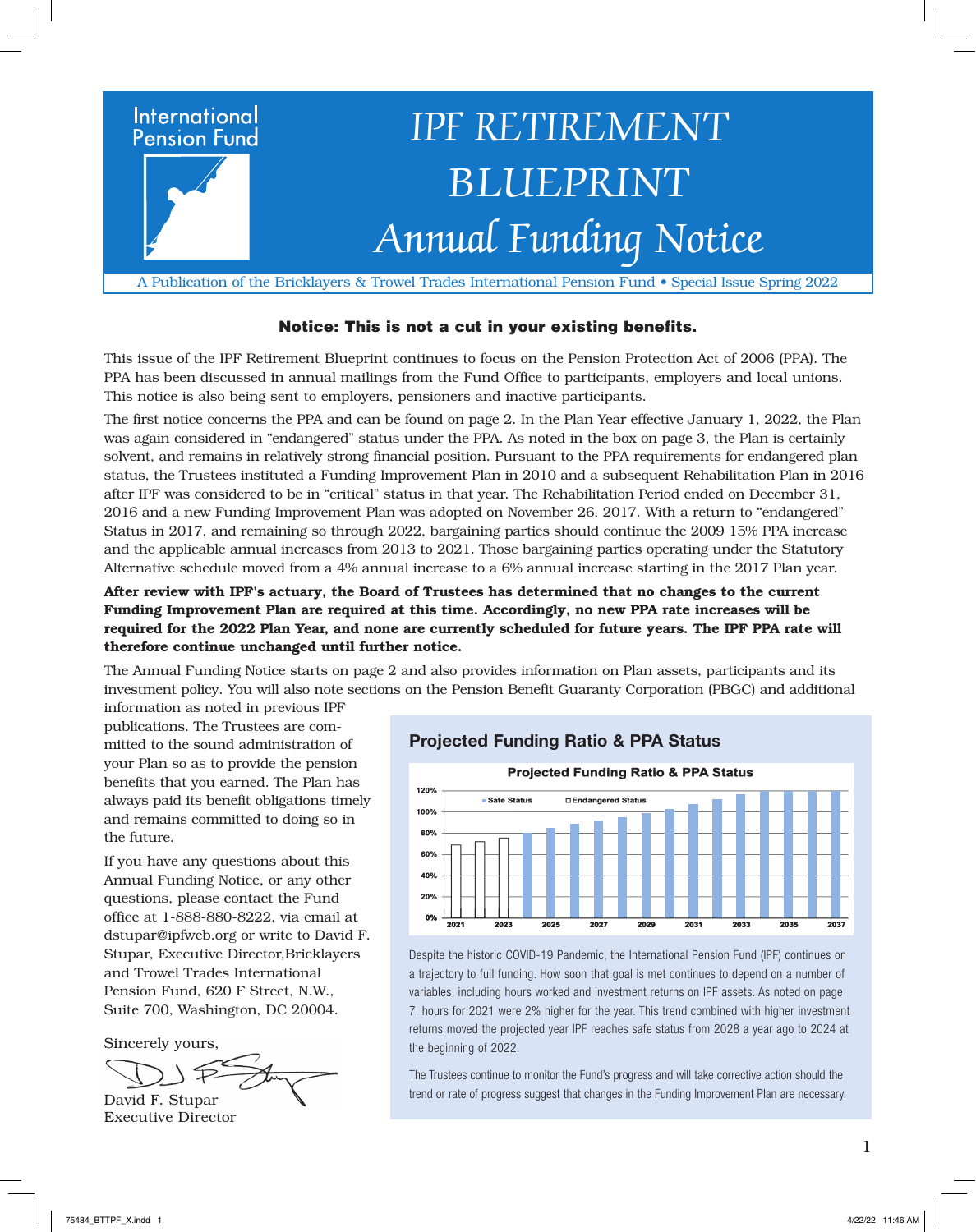### BRICKLAYERS & TROWEL TRADES INTERNATIONAL PENSION FUND

EIN: 52-6127746 PN: 001

This notice is provided pursuant to section 432 (b) (3) of the Internal Revenue Code ("Code") and Section 305(b) (3) of the Employee Retirement Income Security Act of 1974 ("ERISA") to inform you of the status of the plan for the plan year beginning on January 1, 2022. The notice is being provided to participants and beneficiaries, the bargaining parties, the Pension Benefit Guaranty Corporation, and the Secretary of Labor.

The plan's actuary certified that the plan was in endangered status in 2022 because its funding percentage on January 1, 2022 was projected to be less than 80%. The funding percentage compares the value of the assets to the value of benefits accrued at that time.

Federal law requires pension plans in endangered status to adopt a funding improvement plan aimed at restoring the financial health of the plan. The law permits pension plans to reduce, or even eliminate, certain benefits and increase contributions as part of a funding improvement plan.

If the Trustees of the Plan determine that benefit reductions or modifications are necessary, you will receive a separate notice in the future identifying and explaining the effect of those reductions. In addition, any such reductions or modifications would only apply to participants and beneficiaries whose benefits has not commenced.

If you wish to obtain more information about this notice, you may contact Mr. David F. Stupar, at 1-888-880-8222, or in writing at 620 F Street, NW Suite 700, Washington DC, 20004.

### ANNUAL FUNDING NOTICE **For Bricklayers and Trowel Trades International Pension Fund**

This notice includes important information about the funding status of your multiemployer pension plan ("the Plan"). It also includes general information about the benefit payments guaranteed by the Pension Benefit Guaranty Corporation ("PBGC"), a federal insurance agency. All traditional pension plans (called "defined benefit pension plans") must provide this notice every year regardless of their funding status. This notice does not mean that the Plan is terminating. It is provided for informational purposes and you are not required to respond in any way. This notice is required by federal law. This notice is for the plan year beginning January 1, 2021 and ending December 31, 2021 ("Plan Year").

### How Well Funded Is Your Plan

The law requires the administrator of the Plan to tell you how well the Plan is funded, using a measure called the "funded percentage." The Plan divides its assets by its liabilities on the Valuation

Date for the plan year to get this percentage. In general, the higher the percentage, the better funded the plan.

The Plan's funded percentage for the Plan Year and each of the two preceding plan years is shown in the first chart below. The chart also states the value of the Plan's assets and liabilities for the same period.

### Year-End Fair Market Value of Assets

The asset values in the chart below are measured as of the Valuation Date. They also are "actuarial values." Actuarial values differ from market values in that they do not fluctuate daily based on changes in the stock or other

markets. Actuarial values smooth out those fluctuations and can allow for more predictable levels of future contributions. Despite the fluctuations, market values tend to show a clearer picture of a plan's funded status at a given point in time. The asset values in the second chart below are market values and are measured on the last day of the Plan Year. The chart also includes the year-end market value of the Plan's assets for each of the two preceding plan years.

### Endangered, Critical, or Critical and Declining Status

Under federal pension law, a plan generally is in "endangered" status

|                      | 2021            | 2020            | 2019            |
|----------------------|-----------------|-----------------|-----------------|
| Valuation Date       | 1/1/2021        | 1/1/2020        | 1/1/2019        |
| Funded Percentage    | 68.87%          | 66.85%          | 66.07%          |
| Value of Assets      | \$1,590,437,334 | \$1,530,809,536 | \$1,497,150,523 |
| Value of Liabilities | \$2,309,304,862 | \$2,289,889,266 | \$2,266,081,179 |

|                                | 12/31/2021       | 12/31/2020      | 12/31/2019      |
|--------------------------------|------------------|-----------------|-----------------|
| Fair Market Value<br>of Assets | \$1,839,203,176* | \$1,606,600,937 | \$1,551,149,571 |
|                                |                  |                 |                 |

*\* Unaudited estimate*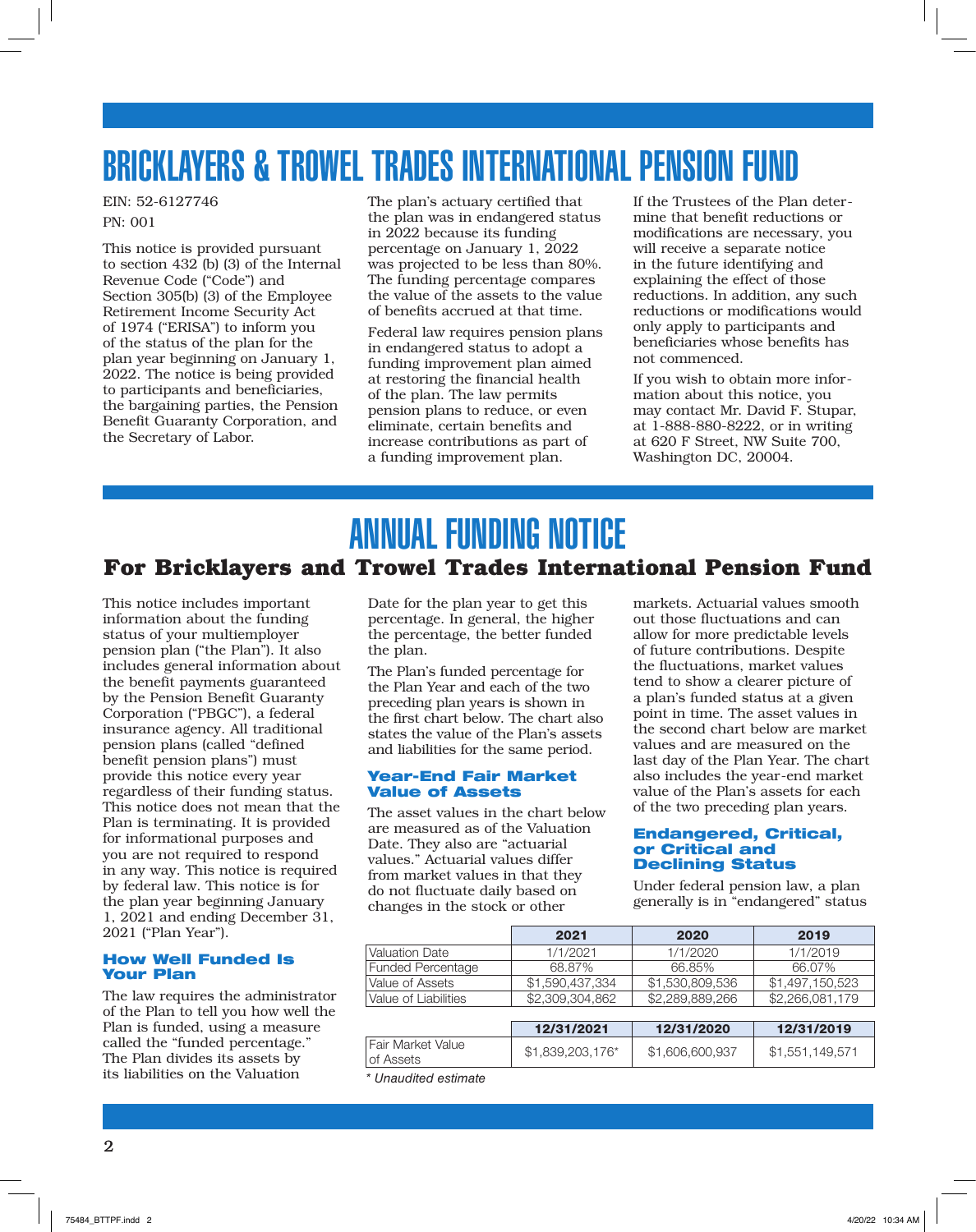### International Pension Fund Zone Status Stabilized, Projected Solvency Continues for 30 Years

The IPF Board of Trustees is pleased to report that the Fund's Pension Protection Act zone status has continued to remain "Yellow" or "Endangered Status". This development can be attributed to changes the Plan has made under the Funding Improvement Plan enacted in 2010, the subsequent Rehabilitation Plan enacted in 2016, as well as a slight increase in contributions reported to the Plan during recent Plan years. In addition, the Fund's actuary has confirmed that IPF is able to pay expected benefits and meet expected expenditures over a thirty-year period commencing January 1, 2021 and running through December 31, 2051. The actuary made the 30-year projections using plan provisions, participant data, IPF financial information and expectations of industry performance to project plan solvency.

if its funded percentage is less than 80 percent. A plan is in "critical" status if the funded percentage is less than 65 percent (other factors may also apply). A plan is in "critical and declining" status if it is in critical status and is projected to become insolvent (run out of money to pay benefits) within 15 years (or within 20 years if a special rule applies). If a pension plan enters endangered status, the trustees of the plan are required to adopt a funding improvement plan. Similarly, if a pension plan enters critical status or critical and declining status, the trustees of the plan are required to adopt a rehabilitation plan. Funding improvement and rehabilitation plans establish steps and benchmarks for pension plans to improve their funding status over a specified period of time. The plan sponsor of a plan in critical and declining status may apply for approval to amend the plan to reduce current and future payment obligations to participants and beneficiaries.

The plan was in endangered status in the Plan Year ending December 31, 2020 because the funding level was below 80%. The Trustees reviewed the Funding Improvement Plan adopted on November 3, 2017 and determined, based on actuarial recommendations, that no changes were required. You may get a copy of the Plan's Funding Improvement Plan, any update to such plan

and the actuarial and financial data that demonstrate any action taken by the Plan toward fiscal improvement. You may get this information by contacting the plan administrator.

If the Plan is in endangered, critical, or critical and declining status for the plan year ending December 31, 2022, separate notification of that status has or will be provided.

### Participant Information

The total number of participants and beneficiaries covered by the Plan on the valuation date was 77,976. Of this number, 28,094 were current employees, 26,188 were retired and receiving benefits, and 23,694 were retired or no longer working for the employer and have a right to future benefits.

| <b>Total</b>       | 77,976 |
|--------------------|--------|
| Actives            | 28,094 |
| Retirees           | 26,188 |
| <b>Term Vested</b> | 23.694 |

### Funding & Investment Policies

Every pension plan must have a procedure to establish a funding policy for plan objectives. A funding policy relates to how much money is needed to pay promised benefits. The funding policy of the Plan is to comply with the funding requirements of the Internal Revenue

Code, as amended from time to time. The Board of Trustees monitors the level of funding with the assistance of the Plan's enrolled actuary and the Plan's independent fiduciary. Once money is contributed to the Plan, the money is invested by Plan officials called fiduciaries. Specific investments are made in accordance with the Plan's investment policy. Generally speaking, an investment policy is a written statement that provides the fiduciaries, who are responsible for Plan investments, with guidelines or general instructions concerning various types or categories of investment management decisions. The investment policy of the Plan is as follows: The Board of Trustees has appointed Segal Marco Advisors as independent fiduciaries to be responsible for the investment of the Plan's assets. This means that Segal Marco Advisors is responsible for creating the Statement of Investment Policy and for selecting investment managers, allocating assets among these managers, and monitoring the activity and performance of these managers. The investment managers are responsible for the management of the assets assigned to them by Segal Marco Advisors that include allocations among allowable asset classes, selection and disposal of individual securities, and diversifying portfolio assets under the managers' control. Commingled investment vehicles, including mutual funds, may be used. To the extent assets are placed in commingled funds, it is understood that the practices of such commingled funds will be in accordance with the funds' prospectus or investment guidelines. The Segal Marco Advisors Management Committee will be responsible for selecting asset classes that are appropriate for "The Fund" and determining optimal weights.

The Committee will utilize information and research provided by the Segal Marco Advisors Research Group in order to achieve the most efficient and optimal asset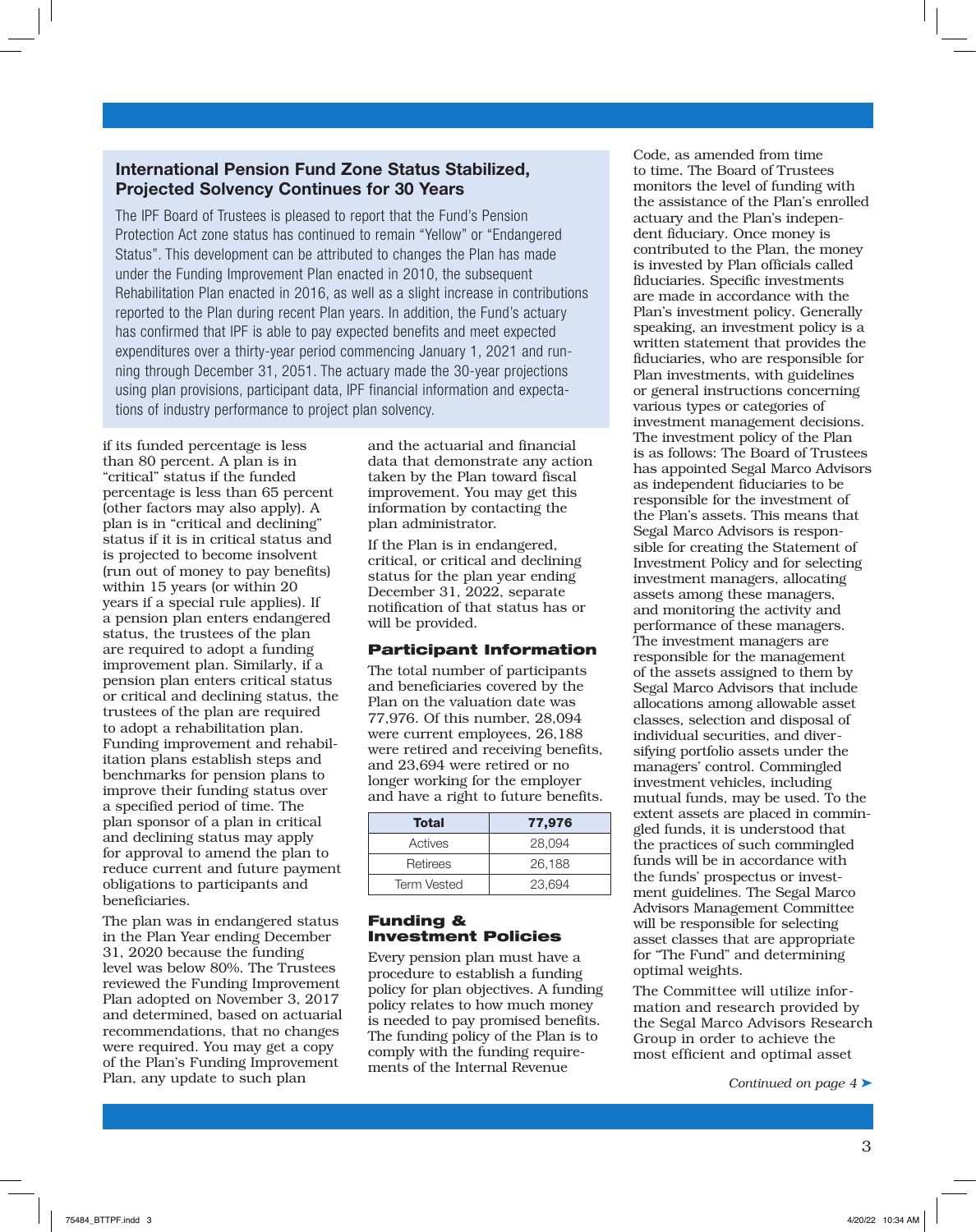mix for "The Fund" while limiting risk. Asset classes that may be included are:

- *Equities*
- *Fixed Income*
- *Real Estate Equity*
- *Private Equity*
- *Fund of Hedge Funds including portable alpha strategies*
- *Other Alternatives including, but not limited to—Diversified Beta, Commodities, Derivatives, Infrastructure*

*Segal Marco Advisors shall be responsible for voting the proxies of all securities held by the Fund and for providing the Board of Trustees with an annual report of all such proxy votes cast on behalf of the Fund.*

Under the Plan's investment policy, the Plan's assets were allocated as follows:

| <b>Asset Allocations</b> |                        | <b>Percentage</b> |
|--------------------------|------------------------|-------------------|
|                          | <b>Stocks</b>          | 58.6%             |
| 2                        | Investment Grade Debt  | 12.7%             |
| 3                        | <b>High-Yield Debt</b> | 1.9%              |
| 4                        | <b>Real Estate</b>     | $9.4\%$           |
|                          | Other                  | 17.4%             |

For information about the Plan's investment in any of the following types of investments common/ collective trusts, pooled separate accounts, or 103-12 investment entities contact the plan administrator.

### Summary of Rules Governing Insolvent Plans

Federal law has a number of special rules that apply to financially troubled multiemployer plans that become insolvent, either as ongoing plans or plans terminated by mass withdrawal. The plan administrator is required by law to include a summary of these rules in the annual funding notice. A plan is insolvent for a plan year if its available financial resources are not sufficient to pay benefits

when due for that plan year. An insolvent plan must reduce benefit payments to the highest level that can be paid from the plan's available resources. If such resources are not enough to pay benefits at the level specified by law (see Benefit Payments Guaranteed by the PBGC, below), the plan must apply to the PBGC for financial assistance. The PBGC will loan the plan the amount necessary to pay benefits at the guaranteed level. Reduced benefits may be restored if the plan's financial condition improves. A plan that becomes insolvent must provide prompt notice of its status to participants and beneficiaries, contributing employers, labor unions representing participants, and PBGC. In addition, participants and beneficiaries also must receive information regarding whether, and how, their benefits will be reduced or affected, including loss of a lump sum option.

#### Benefit Payments Guaranteed by the PBGC

The maximum benefit that the PBGC guarantees is set by law. Only benefits that you have earned a right to receive and that cannot be forfeited (called vested benefits) are guaranteed. There are separate insurance programs with different benefit guarantees and other provisions for single-employer plans and multiemployer plans. Your Plan is covered by PBGC's multiemployer program. Specifically, the PBGC guarantees a monthly benefit payment equal to 100 percent of the first \$11 of the Plan's monthly benefit accrual rate, plus 75 percent of the next \$33 of the accrual rate, times each year of credited service.

The PBGC's maximum guarantee, therefore, is \$35.75 per month times a participant's years of credited service.

**Example 1:** If a participant with 10 years of credited service has an accrued monthly benefit of \$600, the accrual rate for purposes of determining the PBGC guarantee

would be determined by dividing the monthly benefit by the participant's years of service (\$600/10), which equals \$60. The guaranteed amount for a \$60 monthly accrual rate is equal to the sum of \$11 plus \$24.75 (.75 x \$33), or \$35.75. Thus, the participant's guaranteed monthly benefit is \$357.50 (\$35.75 x 10).

**Example 2:** If the participant in Example 1 has an accrued monthly benefit of \$200, the accrual rate for purposes of determining the guarantee would be \$20 (or \$200/10). The guaranteed amount for a \$20 monthly accrual rate is equal to the sum of \$11 plus \$6.75 (.75 x \$9), or \$17.75. Thus, the participant's guaranteed monthly benefit would be \$177.50 (\$17.75 x 10).

The PBGC guarantees pension benefits payable at normal retirement age and some early retirement benefits. In addition, the PBGC guarantees qualified preretirement survivor benefits (which are preretirement death benefits payable to the surviving spouse of a participant who dies before starting to receive benefit payments). In calculating a person's monthly payment, the PBGC will disregard any benefit increases that were made under a plan within 60 months before the earlier of the plan's termination or insolvency (or benefits that were in effect for less than 60 months at the time of termination or insolvency). Similarly, the PBGC does not guarantee benefits above the normal retirement benefit, disability benefits not in pay status, or non-pension benefits, such as health insurance, life insurance, death benefits, vacation pay, or severance pay.

For additional information about the PBGC and the pension insurance program guarantees, go to the Multiemployer Page on PBGC's website at **www. pbgc.gov/multiemployer**.

Please contact your employer or plan administrator for specific information about your pension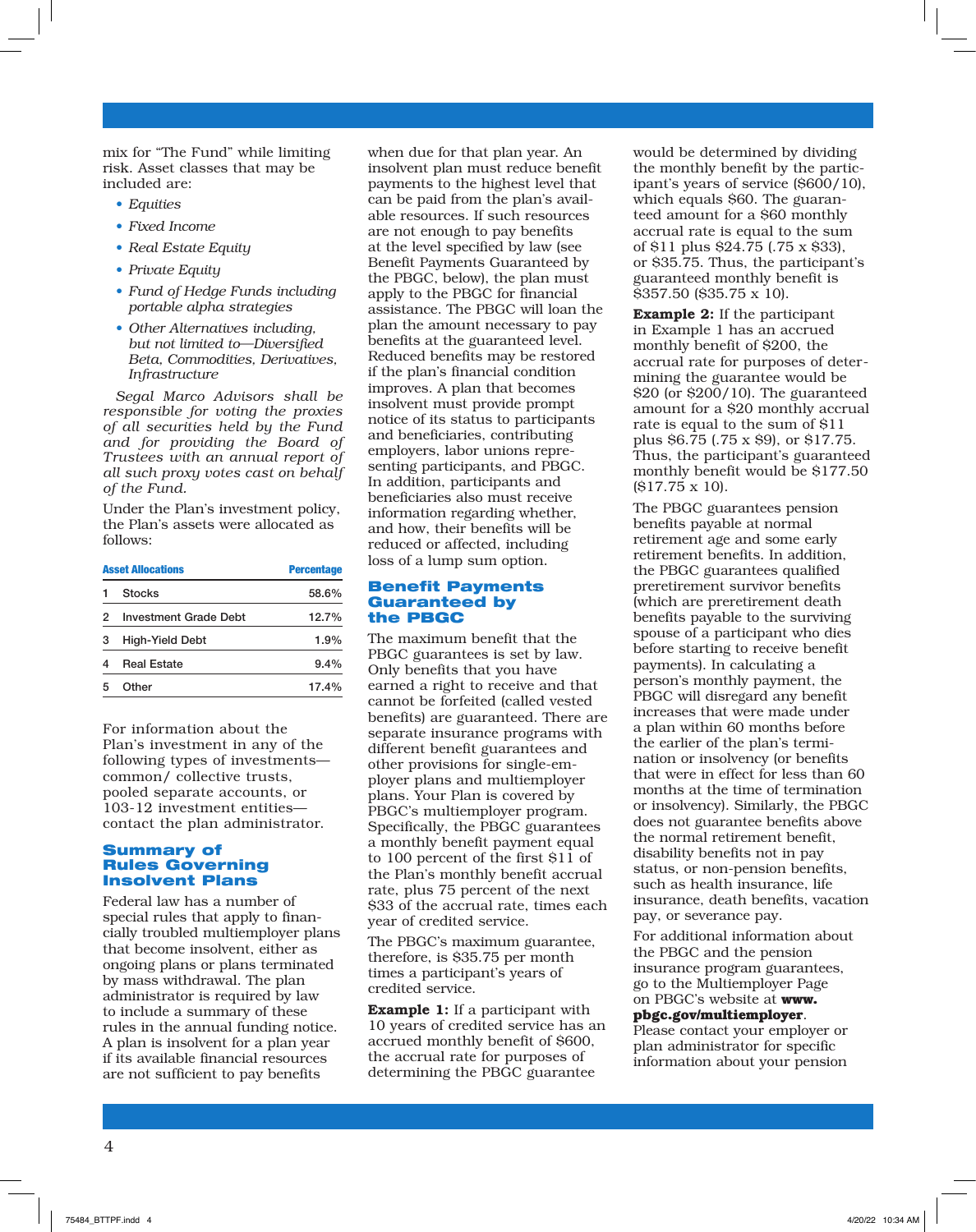plan or pension benefit. PBGC does not have that information. See "Where to Get More Information," below.

### Right to Request a Copy of the Annual Report

Pension plans must file annual reports with the US Department of Labor. The report is called the "Form 5500." These reports contain financial and other information about the plan. You may obtain an electronic copy of your

Plan's annual report by going to **www.efast.dol.gov** and using the search tool. Annual reports also are available from the US Department of Labor, Employee Benefits Security Administration's Public Disclosure Room at 200 Constitution Avenue, NW, Room N-1513, Washington, DC 20210, or by calling 202.693.8673. Or you may obtain a copy of the Plan's annual report by making a written request to the plan administrator. Annual reports

# Bricklayers<br>**& Trowel Trades<br>International Pension Fund**

**BAC Trustees** Tim Driscoll Robert Arnold Carlos Aquin Jeremiah Sullivan Henry Kramer Gerald O'Malley Gerard Scarano

### **Employer Trustees**

Gregory Hess Matthew Aquiline William McConnell Robert Hoover Anthony Marra Kevin Trevisian

do not contain personal information, such as the amount of your accrued benefit. You may contact your plan administrator if you want information about your accrued benefits.

Your plan administrator is identified below under "Where to Get More Information."

### Where to Get More Information

For more information about this notice, you may contact Mr. David F. Stupar at 1-202-383-3935, or in writing at 620 F Street, NW Suite 700, Washington DC, 20004. For identification purposes, the official plan number is 001 and the plan sponsor's employer identification number or "EIN" is 52-6127746.

### *Notice of Summary Plan Information*

# Bricklayers & Trowel Trades International Pension Fund

This notice from the Bricklayers and Trowel Trades International Pension Fund, EIN 52-6127746, Plan 001 ("IPF" or the "Plan") is for the 2020 Plan Year. On August 1, 2021 the Plan filed its 2020 Plan Year Form 5500 (Annual Return/Report of Employee Benefit Plan) with the Department of Labor. This notice is being issued in accordance with Section 104(d) of the Employee Retirement Income Security Act ("ERISA") and provides a summary of the information contained in the IPF's Annual Return/Report.

### (A) Contribution Schedules and

**Benefit Formulas:** IPF participating employers make contributions to the IPF at various hourly contribution rates established in collective bargaining agreements negotiated between Local

Unions and Union contractor associations and employers. Employer contribution rates range between \$.10 per hour to \$7.95 per hour.

### For Years of Credited Service accrued through March 31. 2009:

The monthly benefit accrued per Year of Credited Service accrued through March 31, 2009 is related to the level of the employer contribution rate as follows:

- \$2.77 for each \$.10 of contribution rate up to \$.30 per hour plus
- \$2.31 for each \$.10 of contribution rate over \$.30 through \$.60 per hour plus
- \$2.08 for each \$.10 of contribution rate over \$.60 through \$.80 per hour plus
- *•* \$1.85 for each \$.10 of contribution over \$.80 through \$1.50 per hour plus
- \$4.62 for each \$.10 of contribution rate over \$1.50 per hour.

For Years of Credited service accrued on and after April 1. 2009: Effective April 1, 2009, each \$.10 per hour contributed to the Plan results in a future benefit accrual rate of \$1.40 per month for each Year of Credited service (1500 hours) accrued. IPF pension benefits accrued as of March 31, 2009 were not reduced or eliminated. In addition, IPF participating employers are required to remit an extra fifteen percent (15%) of their respective IPF contribution rates in order to retain the post April 2009 accrual rates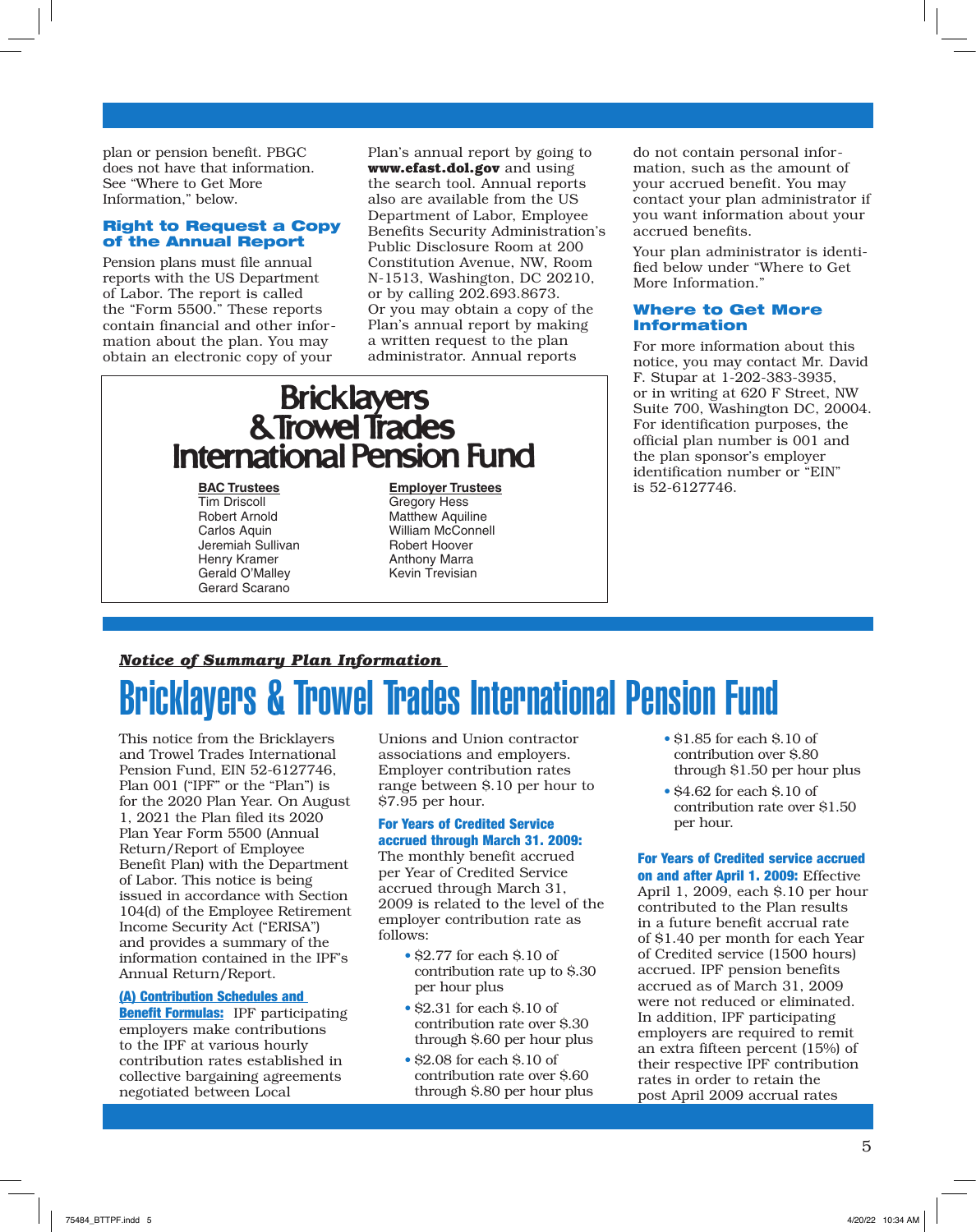as referenced above. This extra fifteen percent (15%) contribution rate is not recognized for benefit accrual under the Plan. If an IPF participating employer does not remit the extra fifteen percent (15%) contribution, its employees will accrue benefits under the IPF equal to fifty percent (50%) of the reduced accrual rate or \$.70 per month for each \$.10 in the IPF contribution rate for each Year of Credited Service accrued beginning with the first date after April 1, 2009. During the plan year there were no modifications to the contribution schedules and associated level of benefit accrual other than the changes described in Section E, Status Under ERISA §305, below.

(B) Contributing Employers: The total number of employers obligated to contribute to the IPF for the 2020 Plan Year was 2,859.

(C) Employers contributing more than five percent (5%) of total Plan

contributions: There was no single employer that contributed more than five percent (5%) of the Plan's total contributions for the Plan Year. Employer contributions to the Plan total \$113,246,968 for 2020.

(D) Number of Participants on whose behalf no contributions were made because Employers had withdrawn from the Plan:

## International **Pension Fund**



| <b>Plan Year</b> | <b>Number of Participants</b> |
|------------------|-------------------------------|
| 2020             | 642                           |
| 2019             | 638                           |
| 2018             | 663                           |

(E) Status under ERISA §305: The Plan's actuary certified that the Plan was in "endangered" or "yellow zone" status for 2017 per Pension Protection Act requirements. Accordingly, the Plan adopted a funding improvement plan on November 14, 2017 to retain the same measures set forth in the previously adopted Funding Improvement and Rehabilitation Plans designed to improve the funding of the plan. A copy of the current funding improvement and supporting actuarial and financial data can be obtained by contacting the fund's Executive Director. The three schedules are summarized below.

### (F) Employers Withdrawing from the

**Plan:** No participating employers withdrew from the Plan during the preceding Plan Year.

(G) Merger Activity: No Activity.

(H) Variations to Funding Standard **Account:** The Plan applied for and received a five (5) year extension of the Fund's amortization period under Section 431(d)(1) of the Internal Revenue Code beginning with the 2009 Plan Year. The Plan did not use the shortfall funding method (as such term is used In ERISA §305) for the Plan Year.

### (I) Right to Receive a Copy of the

**Annual Report:** You have the right to receive a copy of the full annual report for the 2020 Plan Year, the Plan's Summary Plan Description and any Summary of Material Modification, at no cost, by making a written request to the office of David F. Stupar, Executive Director, at 620 F Street, N.W., Suite 700, Washington, D.C. 20004. Please note that you are entitled to receive only one (1) copy of the above-referenced documents during any one (1) twelve month period.

| <b>Schedule:</b>                                  | <b>Statutory Alternative</b>                                   | <b>Preferred</b>                                                                                     | <b>Default</b> |
|---------------------------------------------------|----------------------------------------------------------------|------------------------------------------------------------------------------------------------------|----------------|
| Contribution Increases:                           | 4% annually 2013 2016,<br>and 6% annually 2017<br>through 2021 | 3% per year in 2013, 2015   All contracts must pay  <br>and annually through 2021   the 15% increase |                |
| Benefit if 2009 15% contribution increase adopted | $$1.40$ per \$0.10                                             | \$0.85 per \$0.10                                                                                    | No accrual     |
| Benefit if 2009 15% contribution not adopted      | $\frac{60.70}{20}$ per \$0.10                                  | \$0.40 per \$0.10                                                                                    | Not applicable |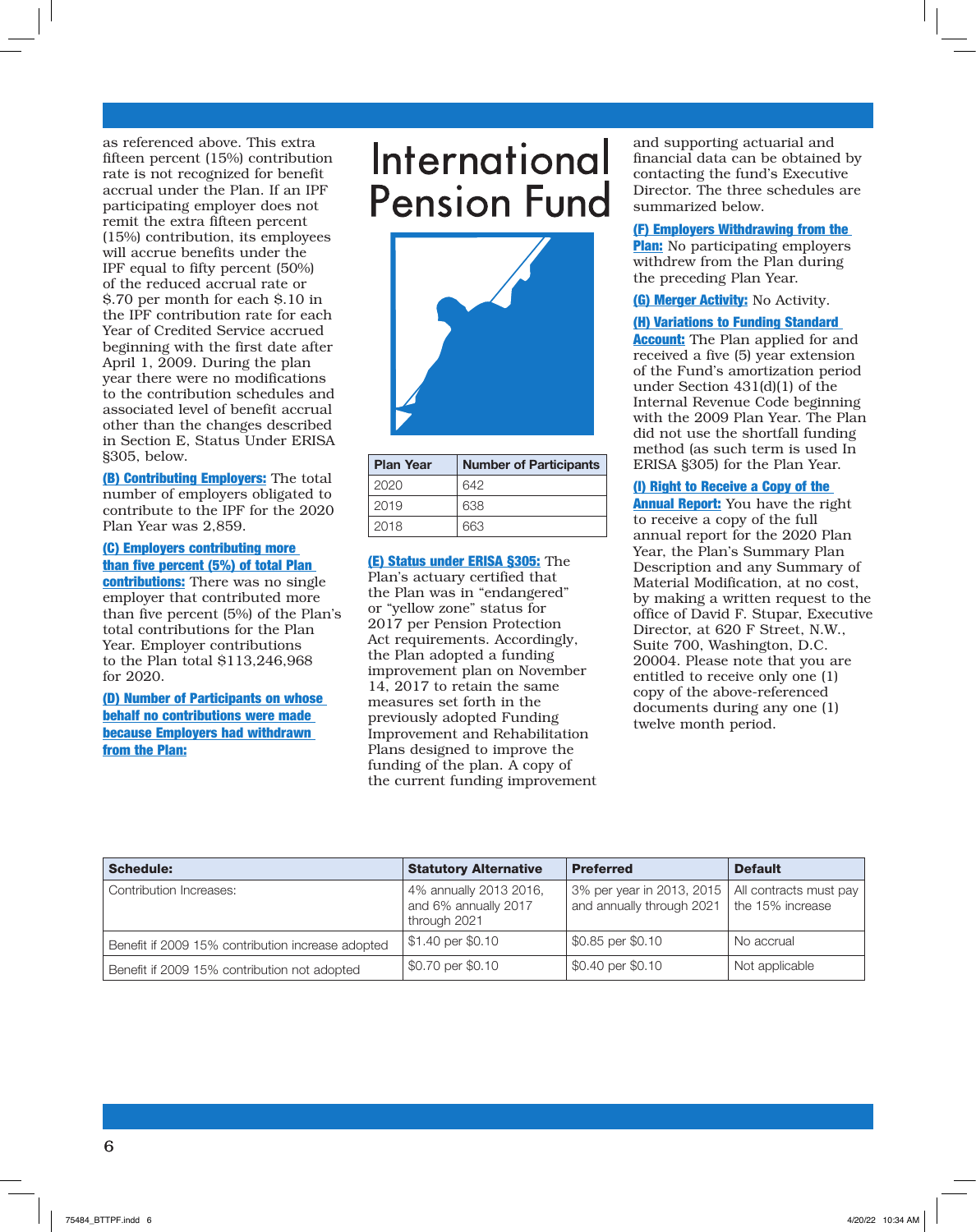### Hours Reported to the IPF



As shown in the chart above, hours for the IPF increased by 2.1% during 2021 as compared to 2020 totaling 52 million hours.

### Benefit Statement Notice

This is to remind you that you have the right to request a statement of your benefit accrued under the plan. You may apply for a statement once every 12 months, and we will furnish a calculation of your accrued benefit and tell you if you have enough service to be vested in your benefit. You may also calculate your future benefit based on hypothetical accumulations of additional service via the Member Portal. Benefit estimate requests should include your name, mailing address, IU member number, be made in writing, and directed to:

David F. Stupar, Executive Director Bricklayers & Trowel Trades International Pension Fund 620 F. Street, N.W., Suite 700 Washington, DC 20004 **pensionestimate@ipfweb.org**

# Improved BAC Member Portal, BACMobile Apps

Critical information is ready when you need it with the new and improved BACMobile app. Since the introduction of the BAC Member Portal in 2014, a secure, web-based system where BAC craftworkers can review their records, the International Union and its affiliated benefit funds are continuing the Union's tradition of member service into the digital age. The Portal, which works in concert with parallel systems for Local Unions/ ADCs and contractors, provides an additional level of service that lets members rest assured that their information is secure, up-to-date, and that their service has been properly accounted for. Portal users have access to their International Pension Fund (IPF), International Health Fund (IHF) and BAC Save data, including hours, contribution rates, reciprocity designations, and activity. They also have access to membership data including beneficiary designations and contact

information, are able to upload forms, use the BAC Job Network and check-in with the Local when traveling to a new Local for work.

Members of Locals/ADCs who have established electronic dues payment programs will be able to pay Local/ ADC dues through the Portal. One of the latest enhancements allows members to estimate future IPF pension benefits beyond the current estimate displayed in the portal.

Currently in the U.S., there are 20,620 users registered and 10,335 of them are mobile users. In Canada, there are 489 registrations and 194 mobile users. In addition, 11,621 U.S. users and 282 Canadian users have elected to receive IPF and IHF publications electronically.

The Member Portal can be accessed via BAC's homepage at **www.bacweb.org**. First time visitors should "Create an Account," then follow the instructions to register.

Before starting, have your IU membership number available for reference and make sure you have an active email account. Once registered, securely record your username and password for future use.

### **Creating Your BAC Member Portal Account is Fast and Easy**

- **d** Log onto BAC website at **bacweb.org**
- $\Box$  Have your IU Member Number ready (located on the upper left of your Union card)
- $\Box$  Have the address of your active email account ready
- $\Box$  Click on the "Member Portal" banner
- $\Box$  Click on "Create an Account"
- $\Box$  Follow the instructions on the screen
- $\Box$  Sign up for the receipt of IPF/IHF materials electronically
- $\Box$  Record your username and password for future use